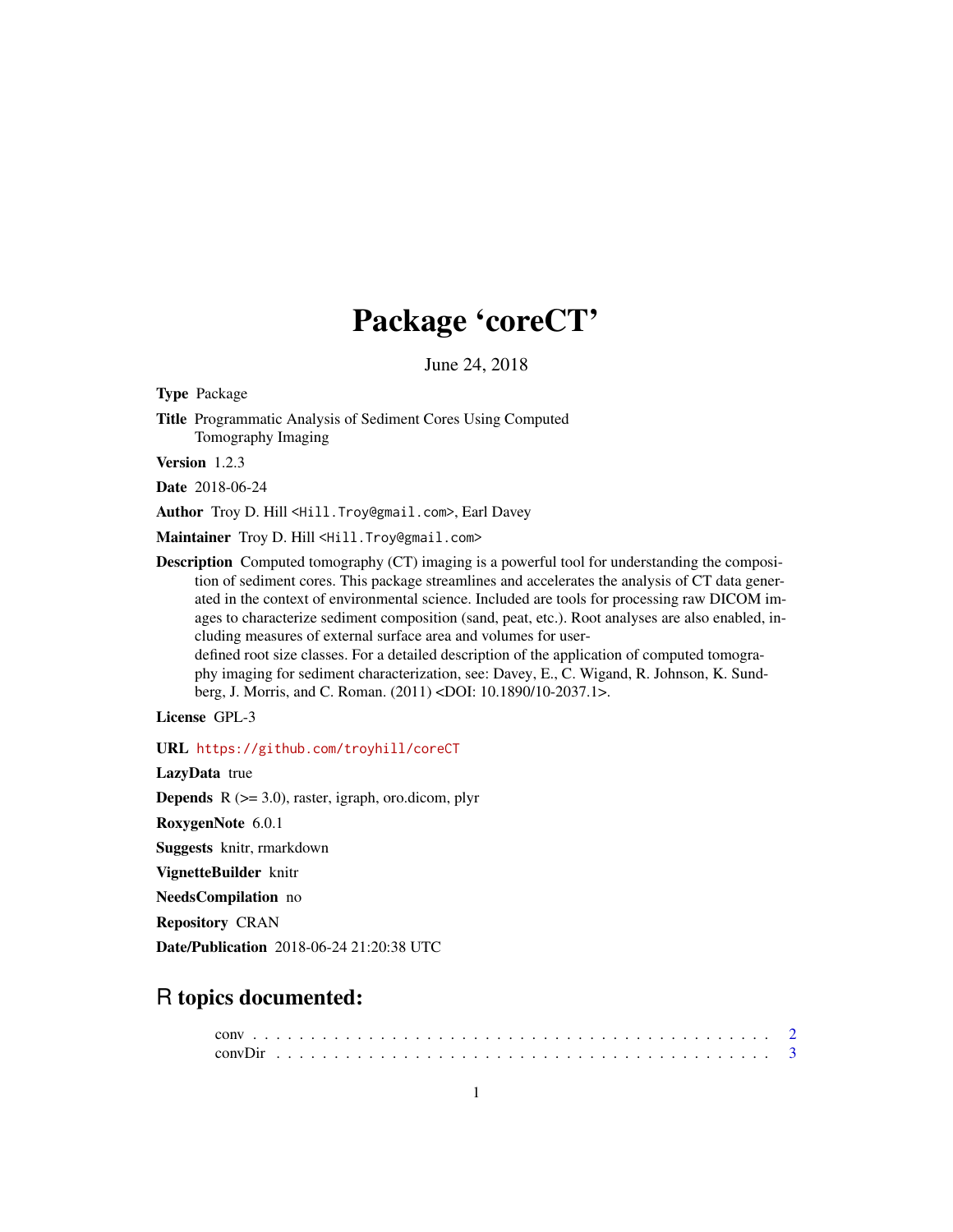#### $2 \cos \theta$  converges to  $2 \cos \theta$  converges to  $2 \sin \theta$  converges to  $2 \sin \theta$  converges to  $2 \sin \theta$  converges to  $2 \sin \theta$  converges to  $2 \sin \theta$  converges to  $2 \sin \theta$  converges to  $2 \sin \theta$  converges to  $2 \sin \theta$  converges to  $2 \sin \theta$  con

| Index |  |  |
|-------|--|--|
|       |  |  |
|       |  |  |
|       |  |  |
|       |  |  |
|       |  |  |
|       |  |  |

<span id="page-1-1"></span>conv *Convert a matrix of semi-processed DICOM images to mass and volume of material classes*

#### Description

Converts raw CT units to material classes for each CT slice.

#### Usage

```
conv(mat.list, upperLim = 3045, lowerLim = -1025,pixelA, thickness = 0.625, # all in mm
airHU = -850.3233, airSD = 77.6953,SiHU = 271.7827, SiSD = 39.2814,
glassHU = 1345.0696, glassSD = 45.4129,
waterHU = 63.912, waterSD = 14.1728,
densities = c(0.0012, 1, 1.23, 2.2))
```
#### Arguments

| mat.list  | list of DICOM images for a sediment core (values in Hounsfield Units)                 |
|-----------|---------------------------------------------------------------------------------------|
| upperLim  | upper bound cutoff for pixels (Hounsfield Units)                                      |
| lowerLim  | lower bound cutoff for pixels (Hounsfield Units)                                      |
| pixelA    | pixel area (mm2)                                                                      |
| thickness | CT image thickness (mm)                                                               |
| airHU     | mean value for air-filled calibration rod (Hounsfield Units)                          |
| airSD     | standard deviation for air-filled calibration rod                                     |
| SiHU      | mean value for colloidal silica calibration rod                                       |
| SiSD      | standard deviation for colloidal Si calibration rod                                   |
| glassHU   | mean value for glass calibration rod                                                  |
| glassSD   | standard deviation for glass calibration rod                                          |
| waterHU   | mean value for water filled calibration rod                                           |
| waterSD   | standard deviation for water filled calibration rod                                   |
| densities | numeric vector of known cal rod densities. Format must be c(air, water, Si,<br>glass) |

<span id="page-1-0"></span>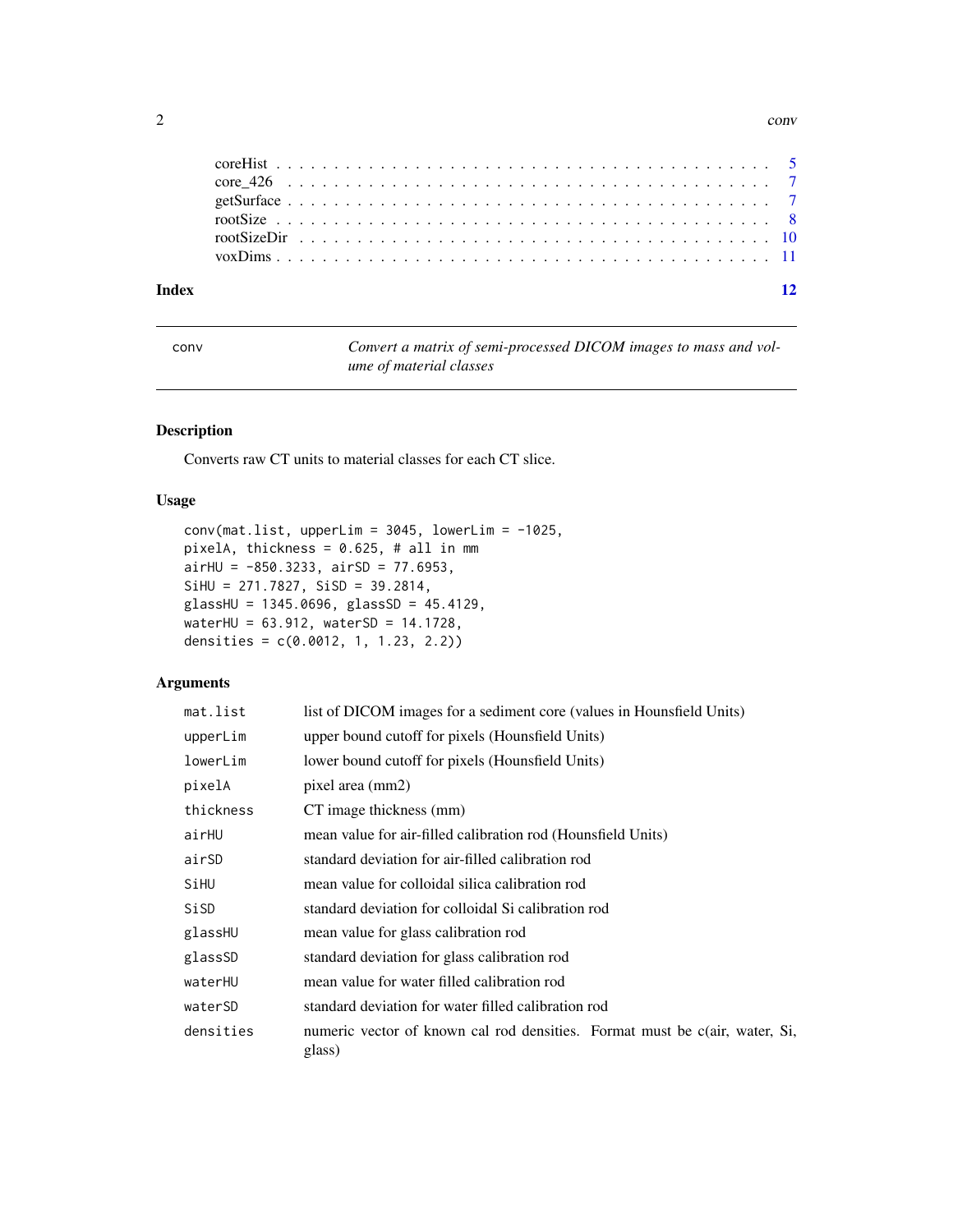#### <span id="page-2-0"></span>convDir 3

#### Details

Calculates average Hounsfield units, cross-sectional areas (cm2), volumes (cm3), and masses (g) of material classes for each CT slice. This function assumes that core walls and all non-sediment material have been removed from the raw DICOM imagery. This function converts data from raw x-ray attenuation values to Hounsfield Units, and then uses user-defined calibration rod inputs to categorize sediment components: air, roots and rhizomes, peat, water, particulates, sand, and rock/shell.

#### Value

value conv returns a dataframe with one row per CT slice. Values returned are the average Hounsfield Unit value, the area (cm2), volume (cm3), and mass (grams) of 7 material classes: gas, peat, roots and rhizomes, particulates, sand, water, and rock/shell. If  $\langle \text{code}\rangle$  rootData = TRUE $\langle \text{code}\rangle$ , data for specified root size classes are also returned. See <code>rootSize</code> for more detail on those values.

#### See Also

[rootSize](#page-7-1) operates similarly.

#### Examples

```
ct.slope <- unique(extractHeader(core_426$hdr, "RescaleSlope"))
ct.int <- unique(extractHeader(core_426$hdr, "RescaleIntercept"))
# convert raw units to Hounsfield units
HU_426 <- lapply(core_426$img, function(x) x*ct.slope + ct.int)
materials <- conv(HU_426, pixelA = 0.0596)
## Not run:
# plot using "ggplot" package after transforming with "reshape2" package
mass.long <- reshape2::melt(materials, id.vars = c("depth"),
  measure.vars = grep(".g", names(materials)))
ggplot2::ggplot(data = mass.lang, ggplot2::aes(y = -depth, x = value,color = variable)) + ggplot2::geom_point() + ggplot2::theme_classic() +
  ggplot2::xlab("mass per section (g)")
## End(Not run)
```
<span id="page-2-1"></span>convDir *Convert a directory of raw DICOM images to material classes*

#### **Description**

Calculates the area and volume of material classes for each CT slice in a directory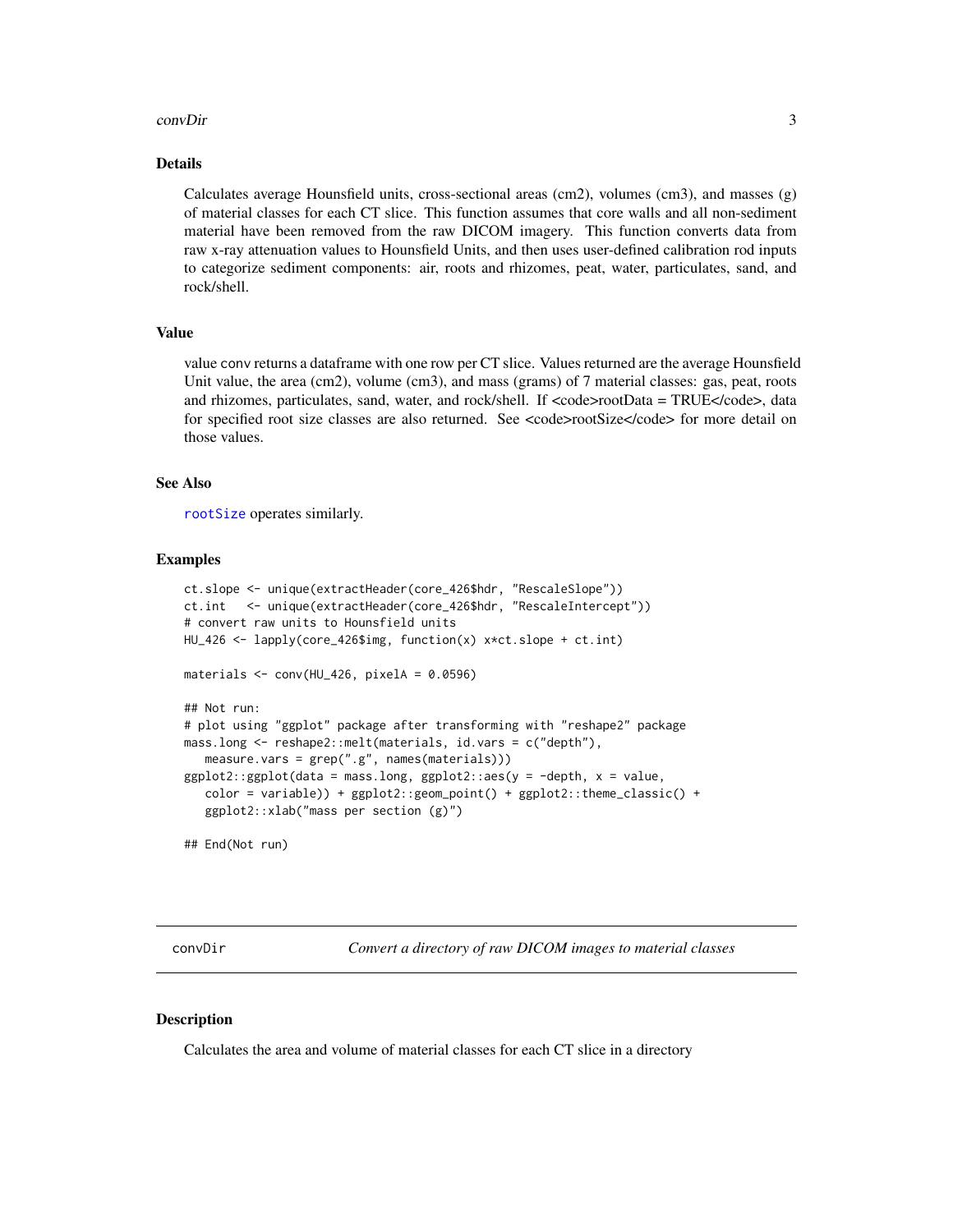#### Usage

```
convDir(directory = file.close(), upperLim = 3045, lowerLim = -1025,airHU = -850.3233, airSD = 77.6953,SiHU = 271.7827, SiSD = 39.2814,
glassHU = 1345.0696, glassSD = 45.4129,
waterHU = 63.912, waterSD = 14.1728,
densities = c(0.0012, 1, 1.23, 2.2),
rootData = TRUE,
diameter.classes = c(1, 2, 2.5, 10),
class.names = diameter.classes,
pixel.minimum = 4)
```
#### Arguments

| directory        | a character string that can be a matrix of DICOM images or the address of an<br>individual DICOM file in a folder of DICOM images. The default action is<br><code>file.choose()</code> ; a browser menu appears so the user can select the<br>the desired directory by identifying a single DICOM file in the folder of images. |
|------------------|---------------------------------------------------------------------------------------------------------------------------------------------------------------------------------------------------------------------------------------------------------------------------------------------------------------------------------|
| upperLim         | upper bound cutoff for pixels (Hounsfield Units)                                                                                                                                                                                                                                                                                |
| lowerLim         | lower bound cutoff for pixels (Hounsfield Units)                                                                                                                                                                                                                                                                                |
| airHU            | mean value for air-filled calibration rod (Hounsfield Units)                                                                                                                                                                                                                                                                    |
| airSD            | standard deviation for air-filled calibration rod                                                                                                                                                                                                                                                                               |
| SiHU             | mean value for colloidal silica calibration rod                                                                                                                                                                                                                                                                                 |
| SiSD             | standard deviation for colloidal Si calibration rod                                                                                                                                                                                                                                                                             |
| glassHU          | mean value for glass calibration rod                                                                                                                                                                                                                                                                                            |
| glassSD          | standard deviation for glass calibration rod                                                                                                                                                                                                                                                                                    |
| waterHU          | mean value for water filled calibration rod                                                                                                                                                                                                                                                                                     |
| waterSD          | standard deviation for water filled calibration rod                                                                                                                                                                                                                                                                             |
| densities        | numeric vector of known cal rod densities. Format must be c(air, water, Si,<br>glass)                                                                                                                                                                                                                                           |
| rootData         | if TRUE, rootSize is also called on the matrix                                                                                                                                                                                                                                                                                  |
| diameter.classes |                                                                                                                                                                                                                                                                                                                                 |
|                  | if rootData is TRUE, this argument provides an integer vector of diameter cut<br>points used by rootSize. Units are mm (zero is added in automatically).                                                                                                                                                                        |
| class.names      | placeholder, not used presently                                                                                                                                                                                                                                                                                                 |
| pixel.minimum    | minimum number of pixels needed for a clump to be identified as a root                                                                                                                                                                                                                                                          |

#### Details

Calculates the area and volume of material classes for each CT slice in a directory. Unlike [conv](#page-1-1), [convDir](#page-2-1) accepts a folder of raw values and makes the conversion to Hounsfield Units using the metadata associated with the DICOM images.

<span id="page-3-0"></span>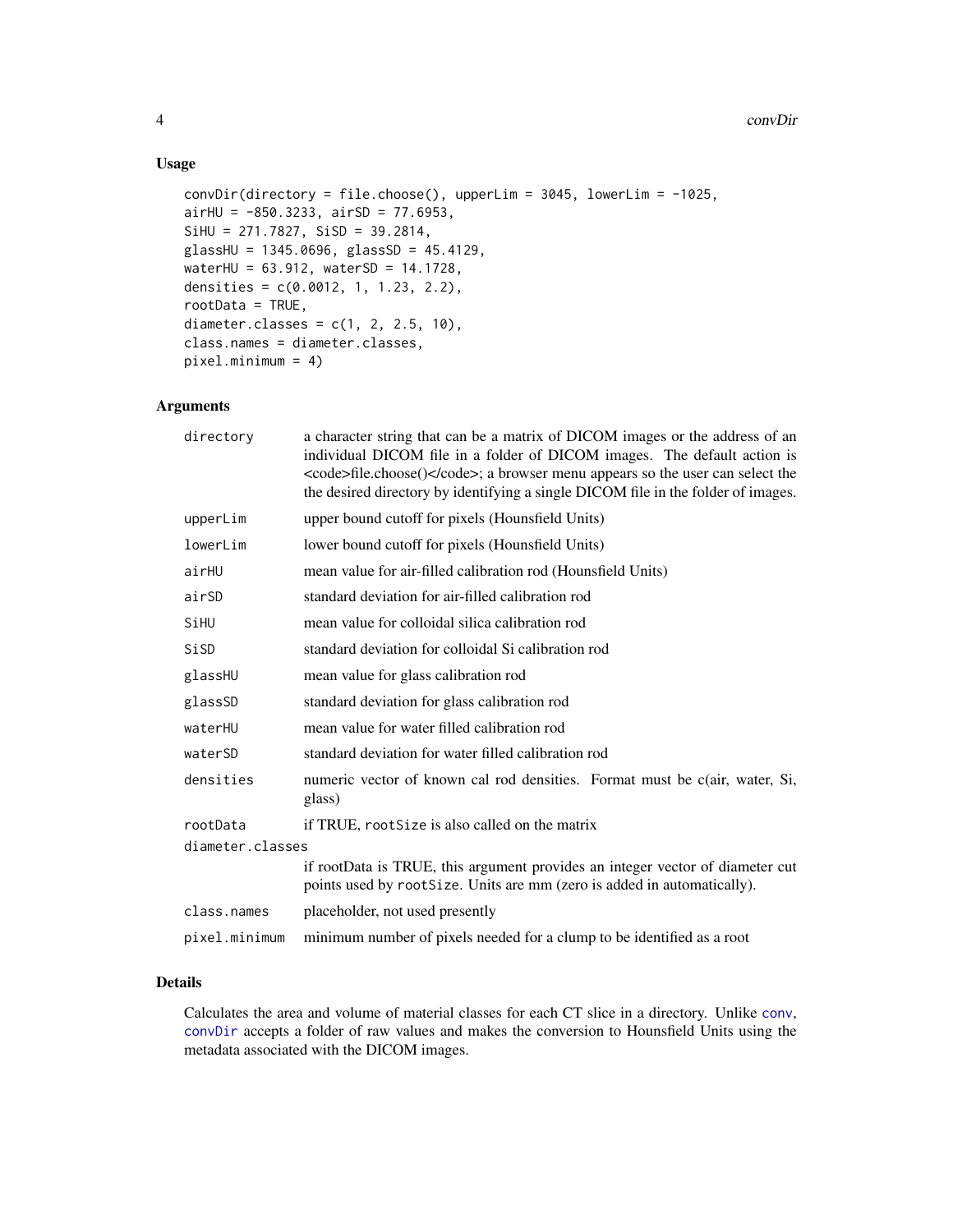#### <span id="page-4-0"></span>coreHist 5

#### Value

value convDir returns a dataframe with one row per CT slice. Values returned are the area and volume of seven material classes: gas, peat, roots and rhizomes, rock and shell, fine mineral particles, sand, and water. If rootData = TRUE, the output will also contain data on the abundance (number of particles), volume (cm3), and external surface area (cm2) of the root size classes specified in the diameter.classes argument.

#### See Also

[convDir](#page-2-1) is a wrapper for [conv](#page-1-1). [rootSizeDir](#page-9-1) operates similarly.

#### Examples

```
materials <- convDir("core_426", rootData = FALSE)
```

```
## Not run:
# plot using "ggplot" package after transforming with "reshape2" package
mass.long <- reshape2::melt(materials, id.vars = c("depth"),
  measure.vars = grep(".g", names(materials)))
ggplot2::ggplot(data = mass.lang, ggplot2::aes(y = -depth, x = value,color = variable)) + ggplot2::geom_point() + ggplot2::theme_classic() +
  ggplot2::xlab("mass per section (g)")
```
## End(Not run)

coreHist *Whole-core frequency distribution of Hounsfield units*

#### Description

Provides the raw data and plots a frequency distibution for Hounsfield Units in the entire core, also delineating material classes.

#### Usage

```
coreHist(directory = file.choose(),
units = "percent",
upperLim = 3045, lowerLim = -1025,
airHU = -850.3233, airSD = 77.6953,SiHU = 271.7827, SiSD = 39.2814,
glassHU = 1345.0696, glassSD = 45.4129,
waterHU = 63.912, waterSD = 14.1728,
returnData = TRUE, pngName = NULL)
```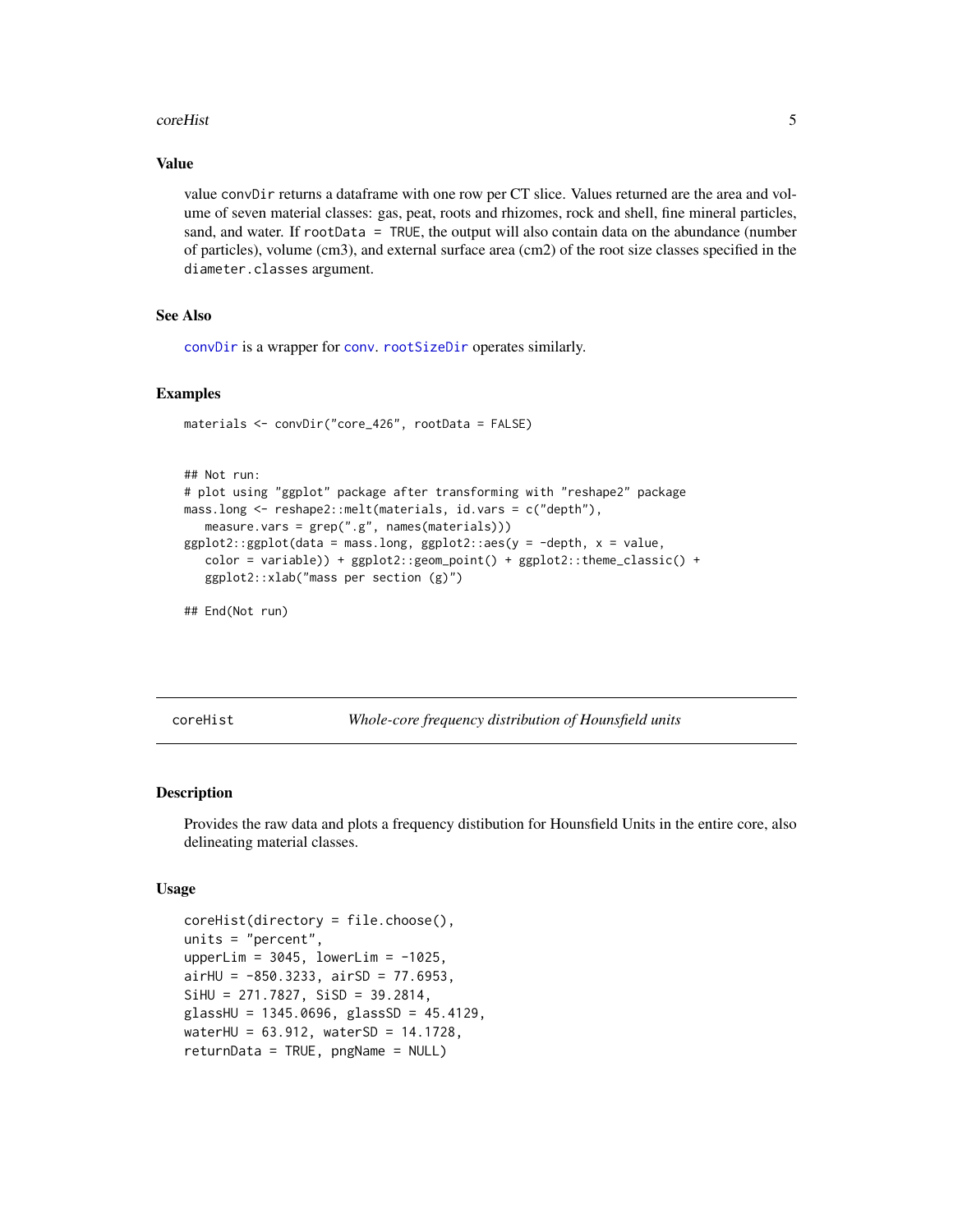### Arguments

| directory  | a character string that can be (1) a matrix of DICOM images that exists in the<br>global environment, or (2) the address of an individual DICOM file in a folder of<br>DICOM images. The default action is <code>file.choose()</code> ; a browser<br>menu appears so the user can select the the desired directory by identifying a<br>single DICOM file in the folder of images. |
|------------|-----------------------------------------------------------------------------------------------------------------------------------------------------------------------------------------------------------------------------------------------------------------------------------------------------------------------------------------------------------------------------------|
| units      | units to be used for plotting purposes: either "percent" (the default) or "absolute"                                                                                                                                                                                                                                                                                              |
| upperLim   | upper bound cutoff for pixels (Hounsfield Units); upper bound is inclusive                                                                                                                                                                                                                                                                                                        |
| lowerLim   | lower bound cutoff for pixels (Hounsfield Units); lower bound is exclusive                                                                                                                                                                                                                                                                                                        |
| airHU      | mean value for air-filled calibration rod (Hounsfield Units)                                                                                                                                                                                                                                                                                                                      |
| airSD      | standard deviation for air-filled calibration rod                                                                                                                                                                                                                                                                                                                                 |
| SiHU       | mean value for colloidal silica calibration rod                                                                                                                                                                                                                                                                                                                                   |
| SiSD       | standard deviation for colloidal Si calibration rod                                                                                                                                                                                                                                                                                                                               |
| glassHU    | mean value for glass calibration rod                                                                                                                                                                                                                                                                                                                                              |
| glassSD    | standard deviation for glass calibration rod                                                                                                                                                                                                                                                                                                                                      |
| waterHU    | mean value for water filled calibration rod                                                                                                                                                                                                                                                                                                                                       |
| waterSD    | standard deviation for water filled calibration rod                                                                                                                                                                                                                                                                                                                               |
| returnData | if TRUE, voxel counts for each Hounsfield unit from lowerLim to upperLim are<br>returned, as are material class definitions. These are the data needed to re-create<br>and modify the frequency plot.                                                                                                                                                                             |
| pngName    | if this is not NULL, the frequency plot is saved to disk. In that case, pngName<br>should be a character string containing the name and address of the file.                                                                                                                                                                                                                      |

### Value

list if returnData = TRUE, a list is returned containing the frequencies for each Hounsfield unit value from lowerLim to upperLim, and (2) the boundaries for material classes. Lower boundaries for a component class are exclusive, while upper bounds are inclusive. These materials allow the frequency distribution to be plotted by the user. If returnData = FALSE the data are plotted in the graphics window, but nothing is preserved.

#### Examples

```
# data(core_426)
coreHist("core_426", returnData = FALSE)
```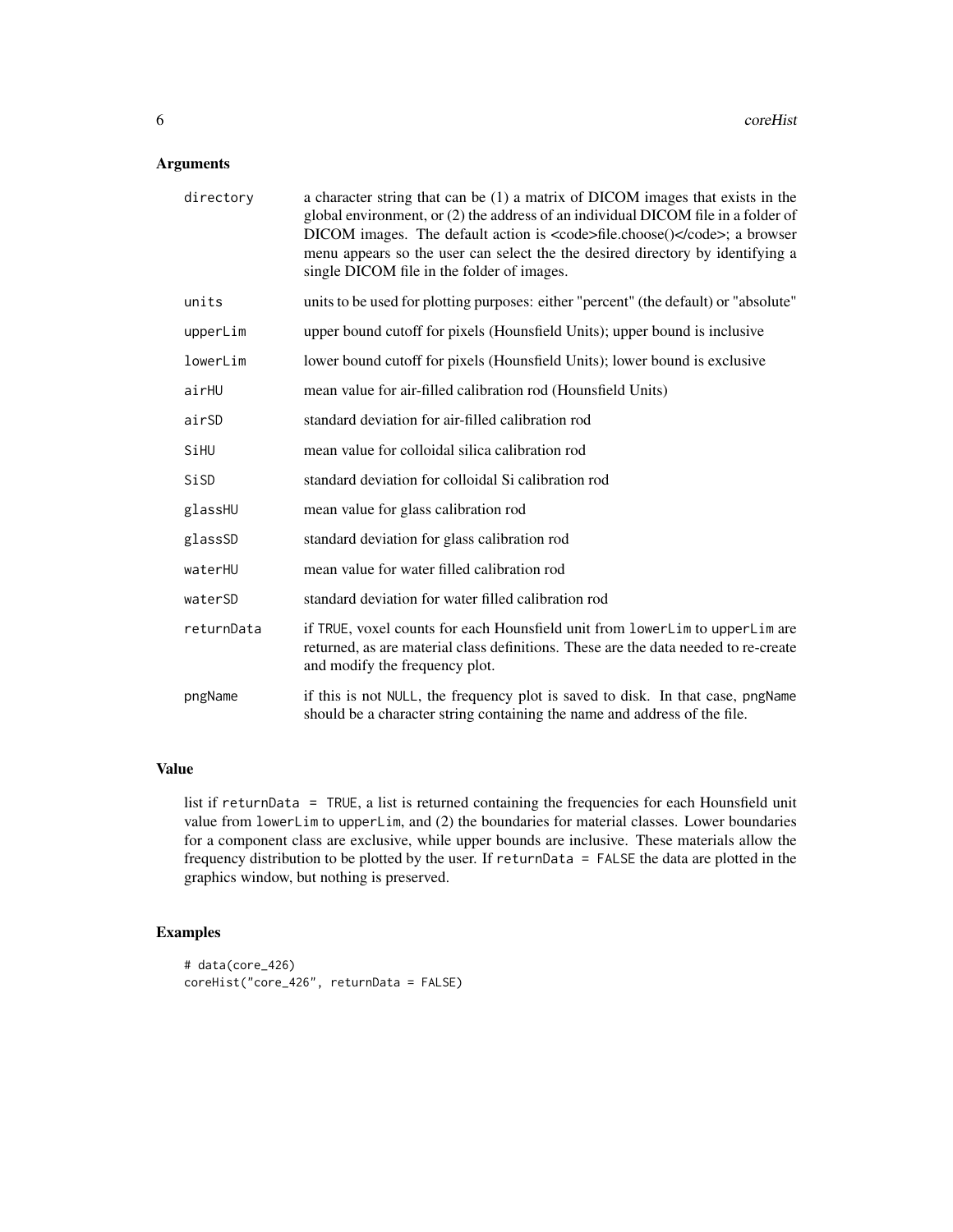<span id="page-6-0"></span>

#### Description

Three computed tomography scans from a Spartina alterniflora core

#### Usage

```
data(core_426)
```
#### Format

A list of 3 matrices, each with two elements: header and image data

|  | getSurface | Remove artificial surface layers from processed CT data |
|--|------------|---------------------------------------------------------|
|--|------------|---------------------------------------------------------|

#### Description

Identifies and removes artificial surface layers from processed CT data

#### Usage

```
getSurface(x, material = "particles", threshold = 0.40, start = "top", thickness = 0.625)
```
#### Arguments

| <b>X</b>  | dataframe created by conv                                                                                                                  |
|-----------|--------------------------------------------------------------------------------------------------------------------------------------------|
| material  | material used for determining where the surface begins                                                                                     |
| threshold | decimal fraction of total area, used to determine the surface layer. Surface slices<br>where material exceeds threshold value are removed. |
| start     | should core be processed from the top, bottom, or both?                                                                                    |
| thickness | CT image thickness (mm)                                                                                                                    |

#### Details

Identifies and removes artificial surface layers from processed CT data. Areas can be removed from one or both ends of the core (set by start), based on exceeding a threshold proportion of material (e.g., 75

#### Value

value getSurface shortens the output of conv to remove artificial surface layers. The output is thus a subset of the input, and identical in structure to the /codeconv output.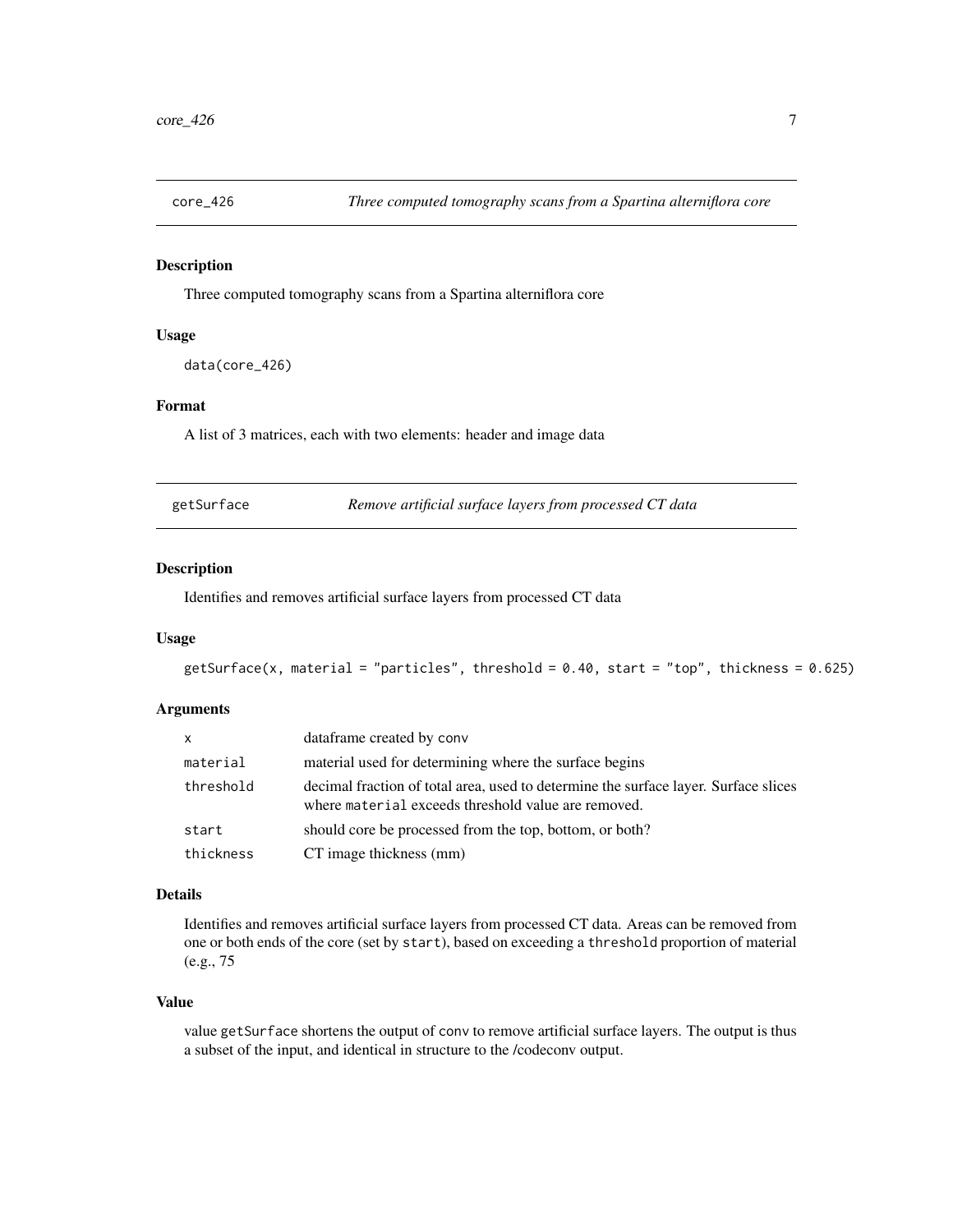#### See Also

[conv](#page-1-1)

#### Examples

```
### Not run:
## Not run: data(core_426)
ct.slope <- unique(extractHeader(core_426$hdr, "RescaleSlope"))
ct.int <- unique(extractHeader(core_426$hdr, "RescaleIntercept"))
# convert raw units to Hounsfield units
HU_426 <- lapply(core_426$img, function(x) x*ct.slope + ct.int)
materials <- conv(HU_426)
head(materials[, 1:6], 20)
materials2 <- getSurface(materials)
head(materials2[, 1:6])
## End(Not run)
```
<span id="page-7-1"></span>rootSize *Convert a matrix of semi-processed DICOM images to root particle counts, volumes, and surface areas*

#### Description

Calculates the number of root/rhizome particles, volumes, and surface areas, for different size classes

#### Usage

```
rootSize(mat.list, pixelA, diameter.classes = c(1, 2, 2.5, 10),
class.names = diameter.classes,
thickness = 0.625,
airHU = -850.3233,airSD = 77.6953,waterHU = 63.912,
waterSD = 14.1728,pixel.minimum = 4)
```
#### Arguments

| mat.list         | list of DICOM images for a sediment core (values in Hounsfield Units)                         |
|------------------|-----------------------------------------------------------------------------------------------|
| pixelA           | pixel area (mm2)                                                                              |
| diameter.classes |                                                                                               |
|                  | an integer vector of diameter cut points. Units are mm (zero is added in auto-<br>matically). |

<span id="page-7-0"></span>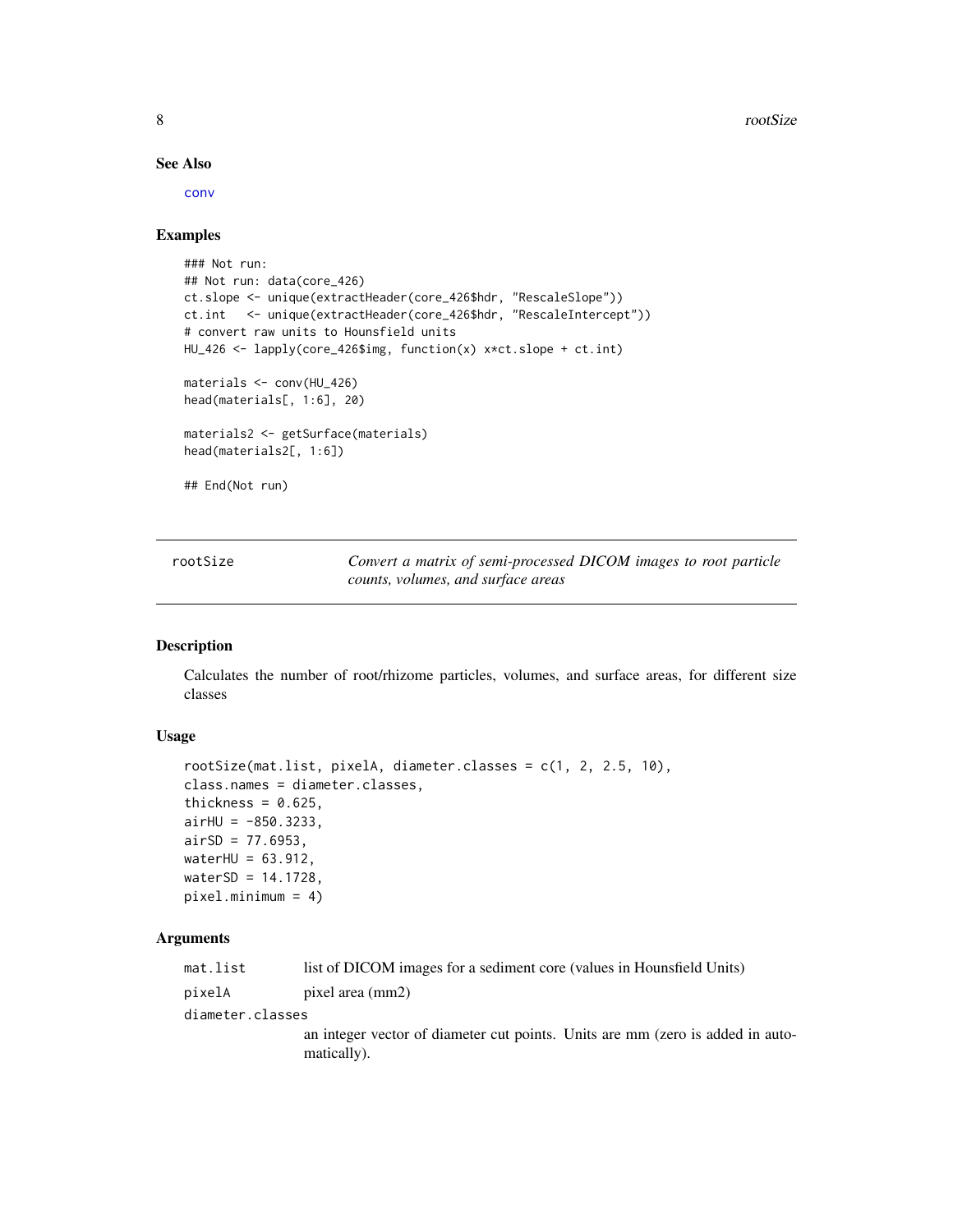#### <span id="page-8-0"></span>rootSize 9

| class.names   | not used presently                                                                       |
|---------------|------------------------------------------------------------------------------------------|
| thickness     | CT image thickness (mm)                                                                  |
| airHU         | mean value for air-filled calibration rod (all rod arguments are in Hounsfield<br>Units) |
| airSD         | standard deviation for air-filled calibration rod                                        |
| waterHU       | mean value for water-filled calibration rod                                              |
| waterSD       | standard deviation for water-filled calibration rod                                      |
| pixel.minimum | minimum number of pixels needed for a clump to be identified as a root                   |

#### Details

Calculates the number of root/rhizome particles, volumes, and surface areas, for different size classes. This function requires that values be Hounsfield Units (i.e., data must be semi-processed from the raw DICOM imagery).

#### Value

value rootSize returns a dataframe with one row per CT slice. Values returned are the number, volume (cm3), and surface area (cm2) of particles in each size class with an upper bound defined in diameter.classes.

#### See Also

[conv](#page-1-1)

#### Examples

```
ct.slope <- unique(extractHeader(core_426$hdr, "RescaleSlope"))
ct.int <- unique(extractHeader(core_426$hdr, "RescaleIntercept"))
# convert raw units to Hounsfield units
HU_426 <- lapply(core_426$img, function(x) x*ct.slope + ct.int)
rootChars <- rootSize(HU_426, pixelA = 0.0596,
diameter.classes = c(2.5, 10))
## Not run:
# plot using "ggplot" package after transforming with "reshape2" package
area.long <- reshape2::melt(rootChars, id.vars = c("depth"),
   measure.vars = grep("Area", names(rootChars)))
ggplot2::ggplot(data = area.lang, ggplot2::aes(y = -depth, x = value,color = variable)) + ggplot2::geom_point() + ggplot2::theme_classic() +
   ggplot2::xlab("root external surface area per slice (cm2)")
```
## End(Not run)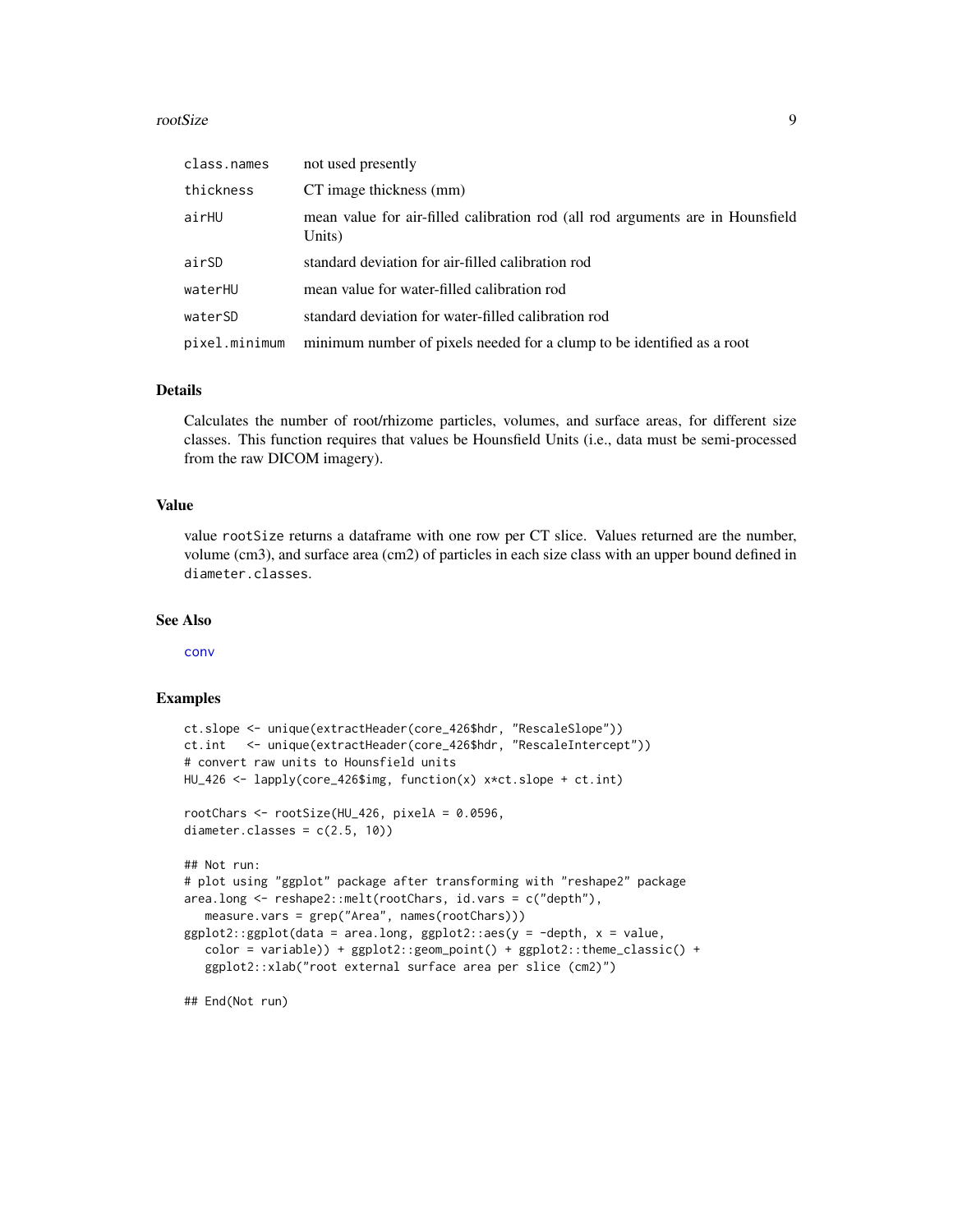<span id="page-9-1"></span><span id="page-9-0"></span>

#### Description

Calculates the number of root/rhizome particles and surface areas, for different size classes

#### Usage

```
rootSizeDir(directory = file.choose(), diameter.classes = c(1, 2, 5, 10, 20),
class.names = diameter.classes,
airHU = -850.3233,airSD = 77.6953,waterHU = 63.912,
waterSD = 14.1728,
pixel.minimum = 1)
```
#### **Arguments**

| directory        | a character string that can be a matrix of DICOM images or the address of an<br>individual DICOM file in a folder of DICOM images. The default action is<br><code>file.choose()</code> ; a browser menu appears so the user can select the<br>the desired directory by identifying a single DICOM file in the folder of images. |
|------------------|---------------------------------------------------------------------------------------------------------------------------------------------------------------------------------------------------------------------------------------------------------------------------------------------------------------------------------|
| diameter.classes |                                                                                                                                                                                                                                                                                                                                 |
|                  | an integer vector of diameter cut points. Units are mm (zero is added in auto-<br>matically).                                                                                                                                                                                                                                   |
| class.names      | not used presently                                                                                                                                                                                                                                                                                                              |
| airHU            | mean value for air-filled calibration rod (all rod arguments are in Hounsfield<br>Units)                                                                                                                                                                                                                                        |
| airSD            | standard deviation for air-filled calibration rod                                                                                                                                                                                                                                                                               |
| waterHU          | mean value for water-filled calibration rod                                                                                                                                                                                                                                                                                     |
| waterSD          | standard deviation for water-filled calibration rod                                                                                                                                                                                                                                                                             |
| pixel.minimum    | minimum number of pixels needed for a clump to be identified as a root                                                                                                                                                                                                                                                          |

#### Details

Calculates the number of root/rhizome particles and surface areas, for different size classes. Unlike [rootSize](#page-7-1), [rootSizeDir](#page-9-1) accepts a folder of raw values and makes the conversion to Hounsfield Units using the metadata associated with the DICOM images.

#### Value

value rootSize returns a dataframe with one row per CT slice. Values returned are the number, volume (cm3), and surface area (cm2) of particles in each size class with an upper bound defined in diameter.classes.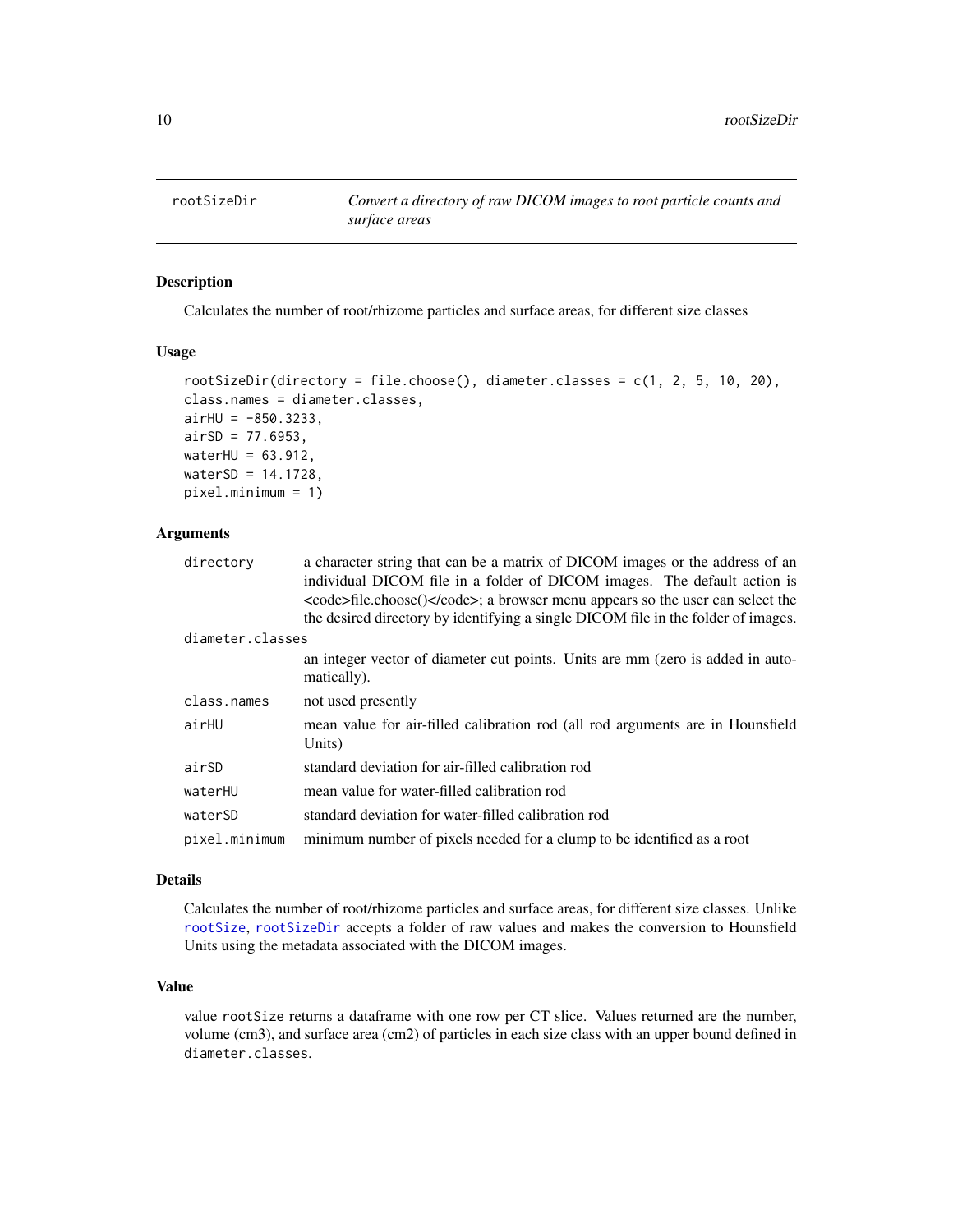#### <span id="page-10-0"></span>voxDims 11

#### See Also

[rootSizeDir](#page-9-1) is a wrapper for [rootSize](#page-7-1). [rootSizeDir](#page-9-1) operates similarly.

#### Examples

```
rootChars <- rootSizeDir("core_426", diameter.classes = c(2.5, 10))
## Not run:
# plot using "ggplot" package after transforming with "reshape2" package
area.long <- reshape2::melt(rootChars, id.vars = c("depth"),
  measure.vars = grep("Area", names(rootChars)))
ggplot2::ggplot(data = area.lang, ggplot2::aes(y = -depth, x = value,color = variable) + ggplot2::geom\_point() + ggplot2::theneclassic() +
  ggplot2::xlab("root external surface area per slice (cm2)")
```
## End(Not run)

voxDims *Extract voxel dimensions from DICOM image*

#### **Description**

Extract pixel area and slice thickness from DICOM header to characterize voxel (3D pixel) dimensions.

#### Usage

```
voxDims(directory = file.choose())
```
#### Arguments

directory a character string that can be a matrix of DICOM images or the address of an individual DICOM file in a folder of DICOM images. The default action is <code>file.choose()</code>; a browser menu appears so the user can select the the desired directory by identifying a single DICOM file in the folder of images.

#### Value

value voxDims returns a two-column dataframe showing the pixel area and slice thickness. Values in the DICOM headers are assumed to be millimeters; pixel area and slice thickness columns are labeled based on this assumption.

#### Examples

```
# data(core_426)
voxDims("core_426")
```